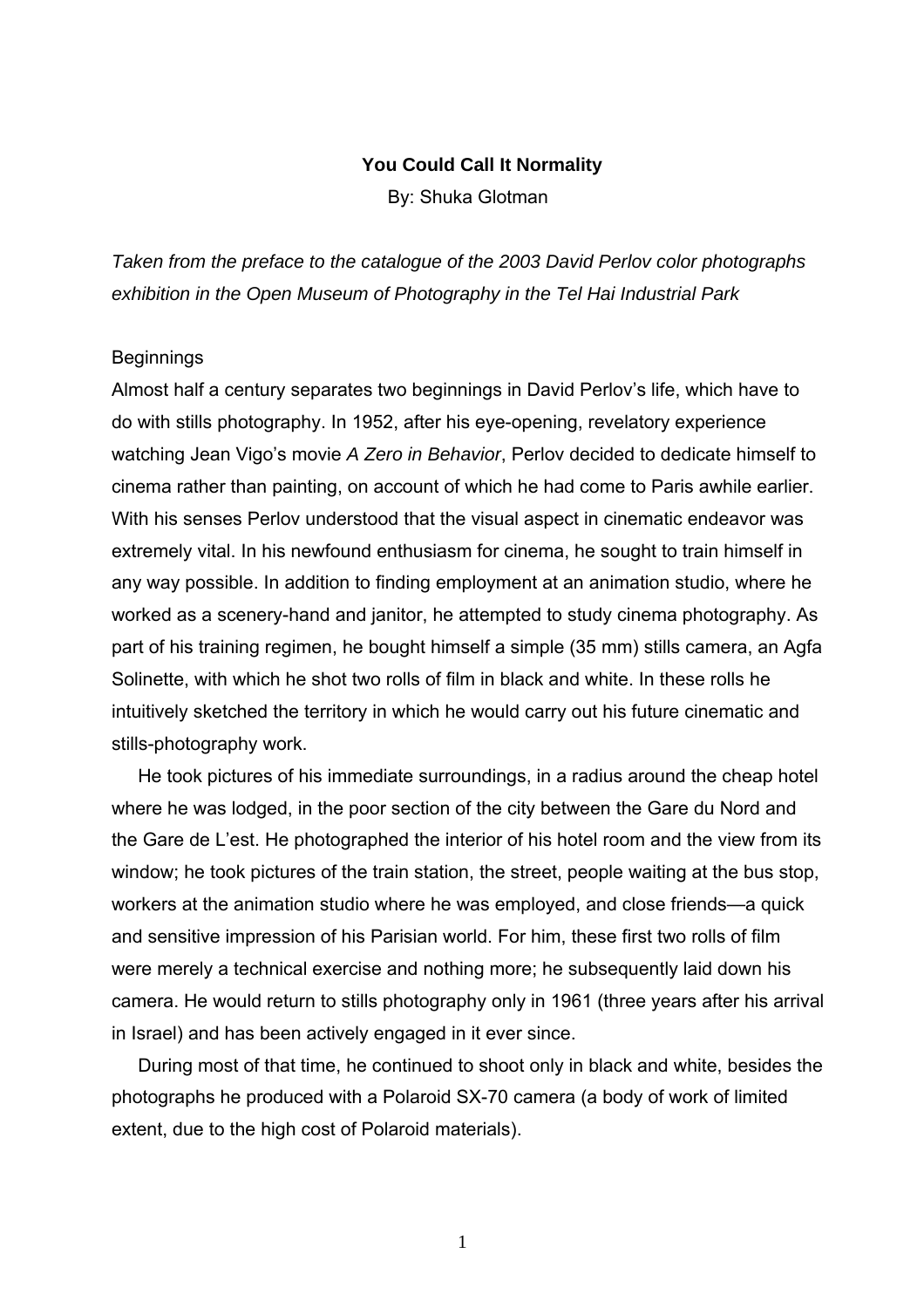A second significant beginning came at the end of the year 2000, when he started to take color photographs. For years, color photography hadn't seemed worthy enough to him from an artistic aspect, because he did not find in it the necessary possibility of dissociation from reality. Fidelity to black and white seemed natural and self-evident to him. In his own words, "Color photography, which I regarded with disdain and to which I came just lately, only a few months ago, is today a great late joy to me." His photography underwent a sudden and enthusiastic awakening, which led to a proliferation of work, rich in scope and quality.

Out of this bounty he created his latest movie, My Stills 1952/2002,<sup>ii</sup> and from it sprang his exhibition: "David Perlov: Color Photographs 2000-2003." In the past three years, Perlov has engaged in color photography only.

#### Working Routine

Perlov takes pictures in the immediate territory where he lives and works. Photography will never budge him from the routine of his daily life. He does not carry a camera with him everywhere he goes. For close to thirty years, Perlov has lived in central tel-Aviv, in an apartment in one of the city's first high-rise buildings, at the corner of Shaul Ha-Melech Boulevard and Ibn-Gvirol Street, above the London Mini-Store commercial center. Perlov, an early riser, takes pictures on his way to morning coffee at the cafי beneath his home. He continues taking pictures in the commercial center during the day, when he dines there or keeps his appointments. In this space he is not an anonymous character. His familiarity with its habitual residents and visitors allows him to take pictures there as part of the ordinary and customary routine of its community life.

"When I take pictures of the everyday [things] in front of me, I do it with a sort of sense of necessity.Always from the same angle, which corresponds to the way in which I live my life, not as a reporter running after the events. I stand in my place, and the people in the stills are the ones who are moving."<sup>iii</sup> If you look at the contact sheets of Perlov's negatives, you will notice that his mode of action is focused and measured. He responds spontaneously to the stimuli around him, without making any attempt to chase them. Sometimes they appear to be chasing him and positing themselves in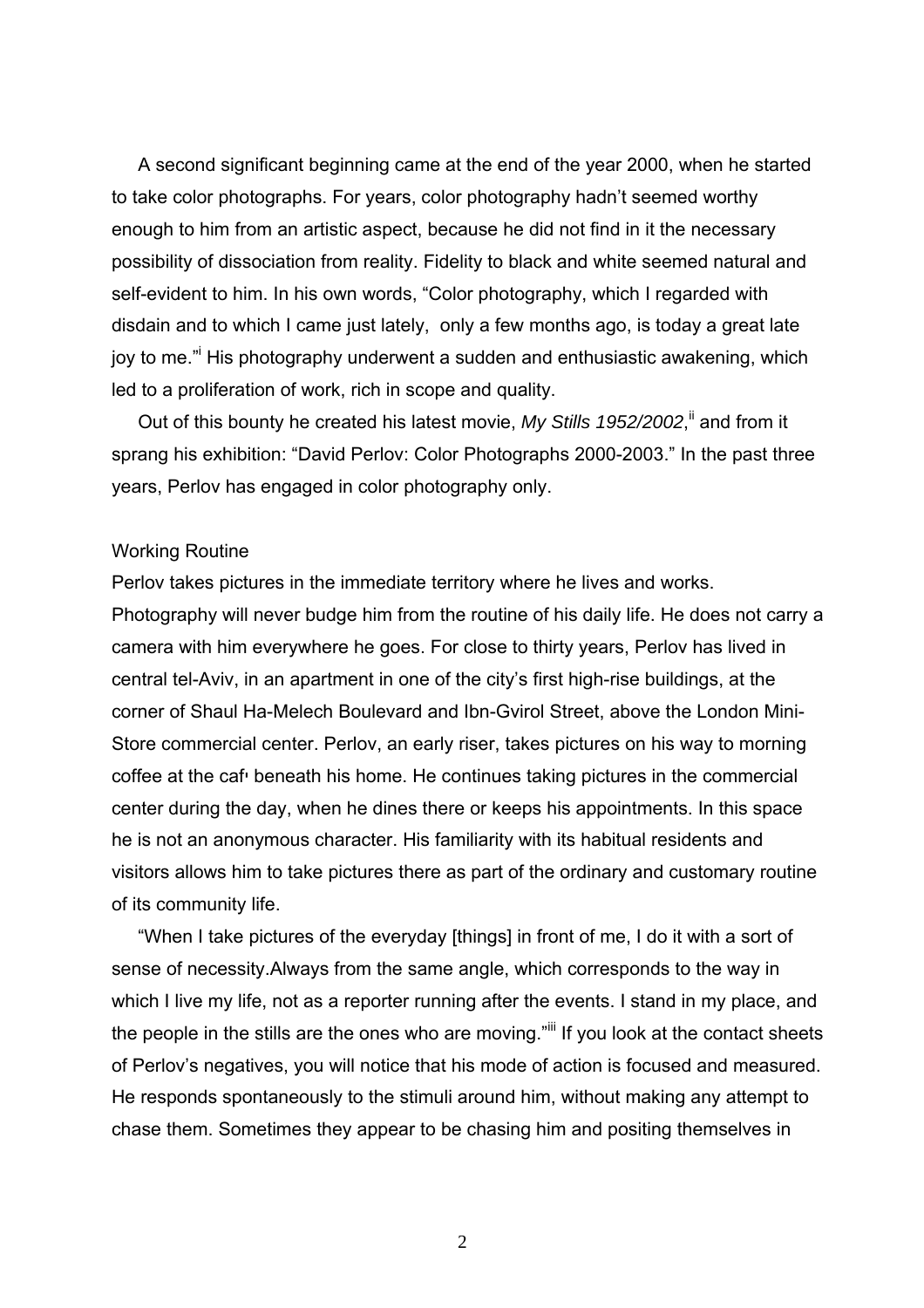front of his camera. Thus, for example, on the morning of a wintry day, it seems that all the passers-by on the street-corner where Perlov is shooting are deliberately carrying umbrellas that are either red or black. With great patience and attentiveness, he continues shooting long series of photographs, until the stimulus in front of him has exhausted itself. For instance, he might record the people sitting at the table next to him at the cafי, expending an entire roll of film on the goings-on before him. Throughout the session he will barely alter the camera angle and take great care not to impinge on the awareness of those he is photographing.

"I take many stills [photographs] in the same situation, not in order to find the best among them. These are the habits of the documentary-maker—not to stop the natural flow of every human event… With us these events, I have long noticed, have a special urgency; it is not the photographer who seeks his objects, but they who seek the camera—they beg, they sometimes demand it of you."<sup>iv</sup>

Occasionally the course of his life might take him as far as the doctor's clinic, the editing room, the studio or the university, but it is specifically the routine, limited to the small and immediate physical space, which poses a challenge. So he keeps on returning and constantly takes pictures in the same surroundings during the course of the changing seasons and at different times of day. Wondrously, things reveal themselves in a fresh new way every time. In photography outside the home, his focus of interest is on the people around him. He observes how they move in space, and the way in which they regard one another. On a rare occasion he will compose a straightforward portrait, in which the subject takes note of the photographer's presence.

Inside his home, he often takes pictures of his atelier and the objects that surround him, in reference to the tradition of "still-life" composition. Likewise, from the windows of his  $14<sup>th</sup>$  floor apartment he takes pictures of Tel-Aviv's landscapes, landscape photographs in every respect, following his interest in light and color.

The television to him is a window upon the Israeli and global reality. Through it he also takes pictures of dramas, from which he carefully keeps his distance in his photographic routine. His active and critical observation of the medium of television also enables him to express his social stances in a more direct manner, something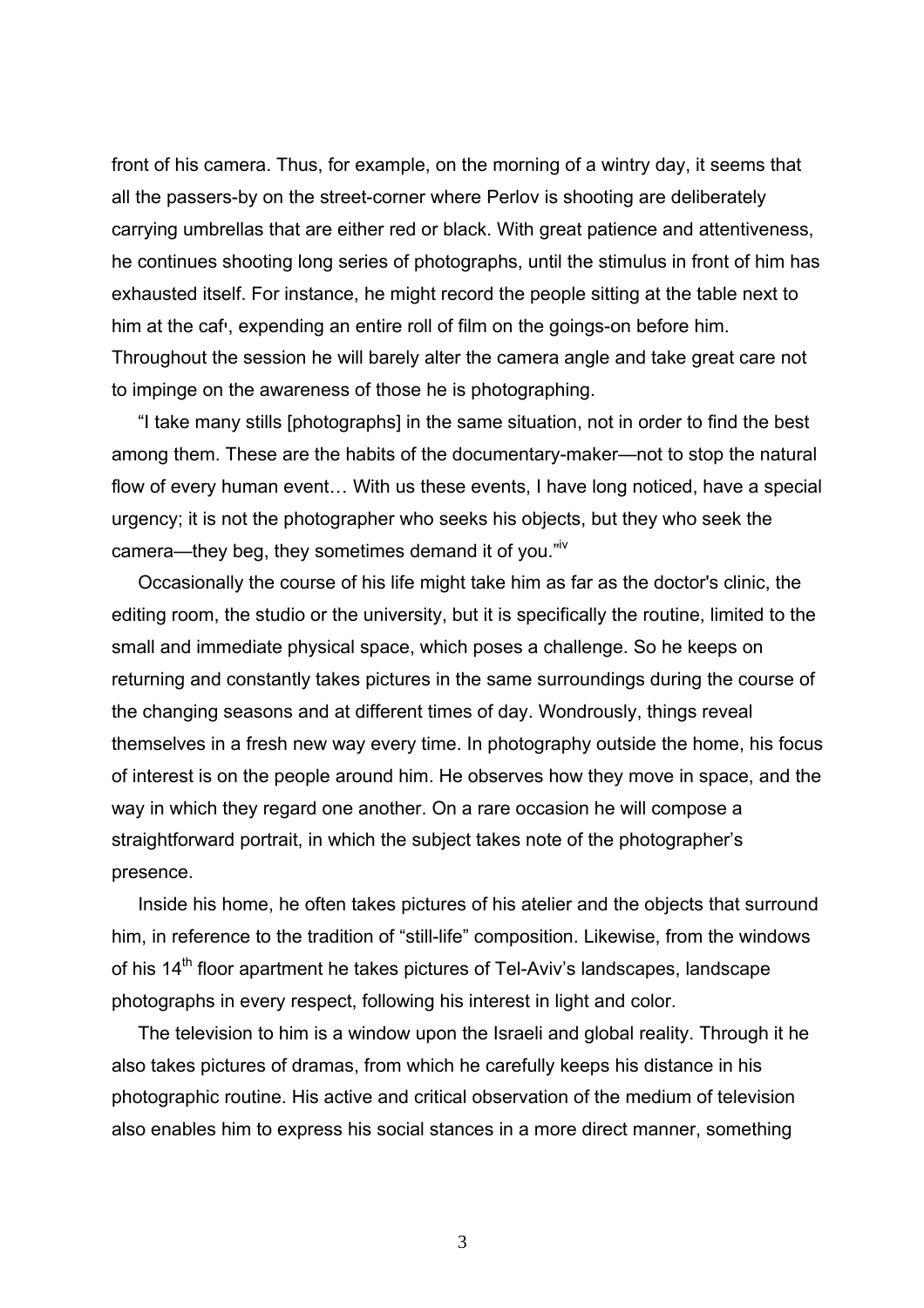that he intentionally avoids when he observes other photographic objects. The freezing of the cinematic movement onscreen allows him to express personal emphases in regard to society and culture.

Perlov himself is often the object of investigative observation in his photographs, be it by means of swift glances inside the elevator or a curious and probing gaze in the mirrors of his home. He is not averse to using the camera flash as he stands facing the mirror, captured by his vanishing image within the glaring light.

Perlov will look at the results of his photographic work, usually in contact sheets and small test prints, and only on rare occasion will he ask to see finished, professional enlargements. He is not engaged in editing and cataloguing the accumulating material; he leaves the results as they are and returns to his daily routine. His main interest in photography is in the process itself, in the experience of photography, and not necessarily in creating artistic artifacts. For him photography is like sketching swiftly inside a notebook—the collection of rapid impressions from reality. (Perlov often draws and has engaged in draftsmanship over the years with the same intensity as he has in photography, although as regards the former he does not limit himself to drawing directly from reality.)

## "Take your picture of me!"

In Perlov's movie *In Jerusalem* (1963), neighborhood children from the Bukharan quarter of Jerusalem prance in front of his movie camera and vociferously demand, "Take your picture of me!" This original but erroneous Hebrew grammatical usage seemingly instructs him to take his own picture and theirs simultaneously—a direct and simple appeal for attention and confirmation of their existence. Photography allows Perlov to invoke the presence of the people around him and, through them, his own presence as well. "In photography I am able to do this, to retain inside the frame only the necessary, which will betoken the possibility that every man deserves his own measure of pampering. Even a single moment of happiness—and even if it lasts no longer than 1/60 of a second."<sup>v</sup>

Using his camera, then, out of his everyday household life he has gathered banal moments, family members and friends—personal observation that is not in the service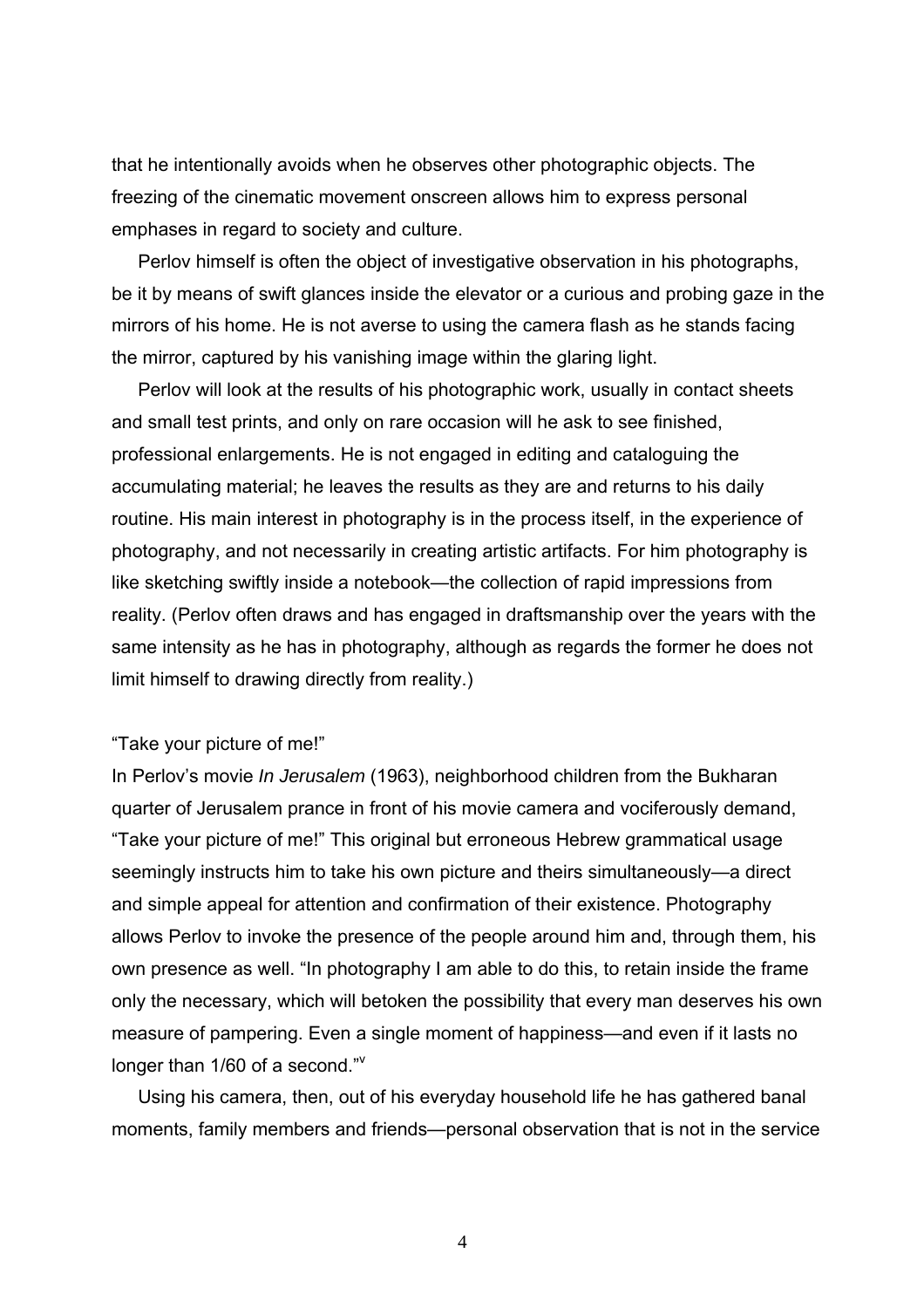of any idea, narrative or message. He has simply confirmed their presence in his life in this way.

Among the many comers to the London Mini-Store center who have been photographed by Perlov in recent years, security guard Abraham Yichye, who is approximately Perlov's age, has been singled out for attention. The man stands in the entrance to the center holding a metal detector. For many hours each day, he closely examines everyone who comes inside and checks their bags. Those he is familiar with might linger and engage him in rather intimate conversation.

Not far from the security guard, behind his camera, Perlov stands on watch. His curious gaze follows the people who enter the mall. He too examines with interest the changing expressions on their faces, as they step in from the street.

This picture resembles a biographical picture, of which mention is made in one of the episodes of *Diary*. As a ten-year-old, Perlov worked as a salesman in his adoptive grandfather's fabrics shop in "Casa Susanna." From deep within the shop, behind the counter, he could see the street pulsing with life through the shop entrance: the passers-by, the electric-tram drivers from the adjacent tram station, the excited and roaring crowd on its way to a match at the soccer stadium. The hubbub of life would pass before his eyes in the shop entrance, from a safe and secure distance—as in a movie: a constant human flow, like a river's current, the contemplation of which can calm and divert one's mind from its own thoughts. This childhood picture reminds Perlov of something else: "Apropos, when *Diary* was first shown on television, there was this Persian fellow on Ibn-Gvirol Street, who used to iron inside the shop. He said to me: 'I've seen your movie! It's exactly the same thing with me, I see the people outside!"<sup>vi</sup> Capturing the rhythm of life in his movie, Perlov awakened in the shopkeeper a similar acknowledgment of the view of the street passing in front of the display window—the sensation of a flowing and relaxing routine.

Perlov, who consciously attempts to avoid the dramas and disturbances of reality and stick to the banal, everyday and routine, positions himself behind the keeper of the threshold, with whom he is acquainted and with whom he identifies. In his photographs Perlov seeks to create a picture of orderly and normal routine. But in the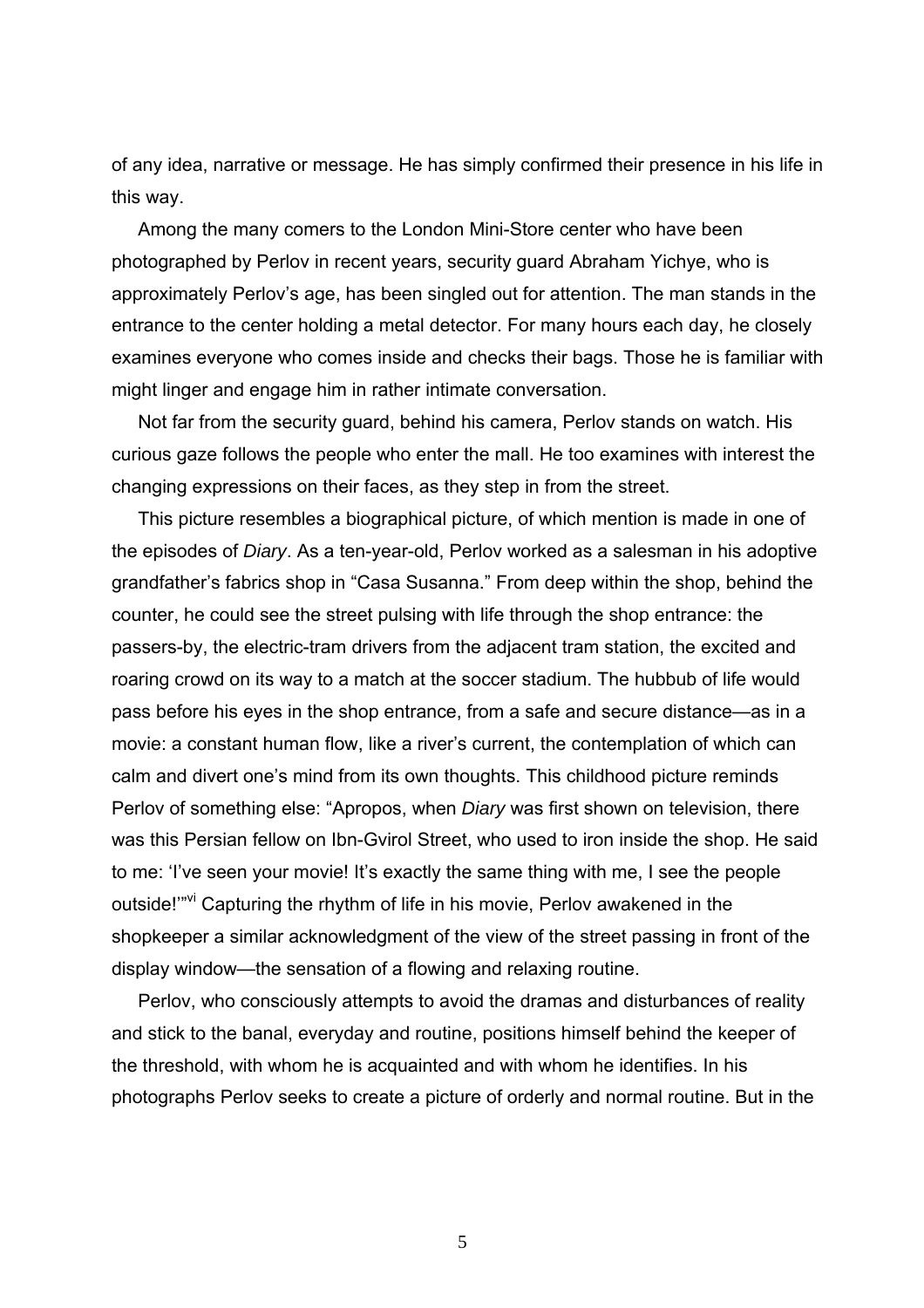Israeli reality of these intifada years, it is no ritual or formal role that the security guard plays—his real mission is to risk his life for the security of others.

## Between Paris and Tel-Aviv

In September, 2001, after a long and oppressive Israeli summer, Perlov set out to Paris for a change of atmosphere. As on earlier visits, he again stayed at the same hotel on the Left Bank, the Hotel de Continent at the corner of Rue Jacob and Rue Bonaparte—an area laden with memories for him, as he came there when he first arrived in Paris from Brazil in 1952. As part of his daily routine he took pictures in a small and demarcated area, near the hotel, the neighborhood cafי and restaurant, far from the Paris of historic landmarks and monuments. It was a precise transposition of his mode of action from the restricted space of Tel-Aviv to an alien but familiar environment. In his Parisian surroundings Perlov enjoys an anonymity, far from any personal or professional commitments; he is free to concentrate and observe the rhythm of life without disturbance. In Tel-Aviv Perlov takes pictures in the community to which he himself belongs, he is influenced by his involvement with the people he photographs, and every human occurrence is invested with layers of meaning. It requires conscious effort on his part to isolate the banal and the private from the collective and the historical. In Paris, the mental distance from Israel enables him to observe the human occurrence around him in a way that discloses the universal and the elementary within it. The life surrounding him appears routine and banal; it does not bear the burden of any historic or collective representation.

It was by chance in Paris, then, that he was caught up by what has come to be known as "the events of September 11, 2001, in New York." The concerns so familiar to him from home suddenly crossed paths with the "normality" of everyday Parisian life.

## Between Cinema and Stills

Even in the sixties already, the appearance of Perlov's stills photographs was immediate, simple and human, devoid of nationalist or social metaphors. In the photographs we see people walking in the street, waiting at a bus-stop, or sitting in a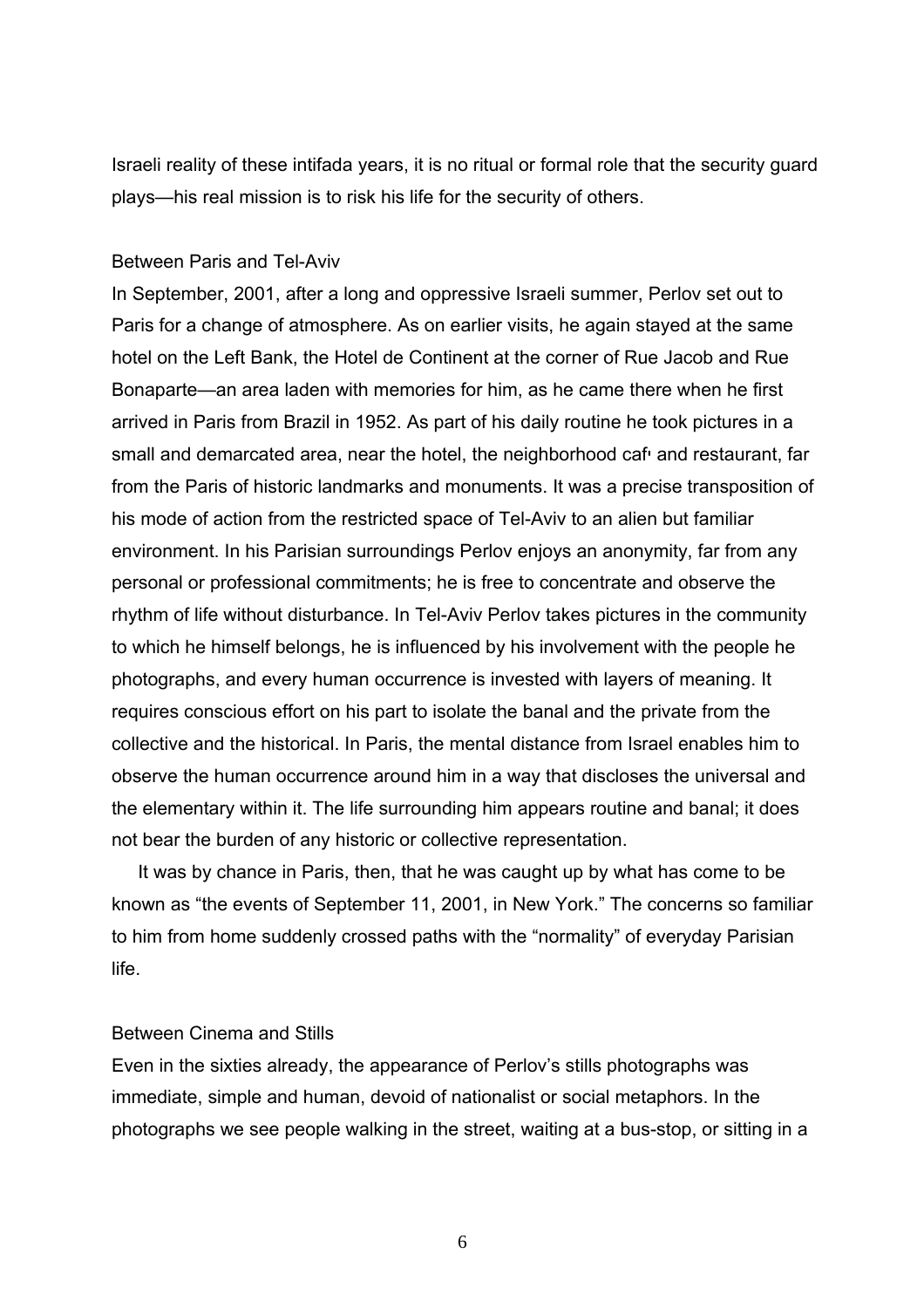cafי. His camera charts a course that seeks to shorten the distance between life and art, between moments big and small. It is a journey in which Perlov's gaze flirts with the accidental and the haphazard, as in automatic writing. His range of vision is not limited to a defined script, to a budget, to the limitations of equipment or to the presence of crew members—an enormous liberty for someone who has experienced oppressive limitations in his cinematic work.

The state of distress in which Perlov found himself in the early seventies, due to the customary circumstances of cinematic production in Israel, prompted him to redefine his cinematic mode of action in the format of *Diary* (which he began shooting in 1973). Perlov allowed "the flow of life" to dictate the script to him, an idea that was fulfilled in the episodes of his cinematic diary. This dramatic divergence in his artistic activity was undoubtedly made possible as a result of his cumulative experience in stills photography. Photography was a sort of hothouse for testing the ideas and the modes of action, which were implemented later in the cinema Perlov began to create.

The process of gathering visual materials for *Diary* resembled his approach to stills photography: from everyday routine, from the domestic territory, from working days at the university, from encounters with guests who came knocking at the door, from his travels. These raw materials were processed and formulated in a careful and rsponsible manner in the editing room. The accompanying text, narration and sound became the "cement" that holds together the building blocks of the cinematic edifice he erected. Perlov, whose work on *Diary* was highly concentrated (at a ratio of 1:2-1:3 with respect to edited versus raw photographic material), distilled and refined his creation on its way to the screen.

In his stills photography Perlov was no less concentrated (although here the issue regarding the quantitative ratio was not a factor). But in the stills he was unencumbered by the burden of representation of the working process. The photographs he was making continued to accumulate as a working process in development rather than as products. The photographs defined a space, a studio of sorts or a desktop, a space of action and learning that encourages curious, experimental and adventurous vision.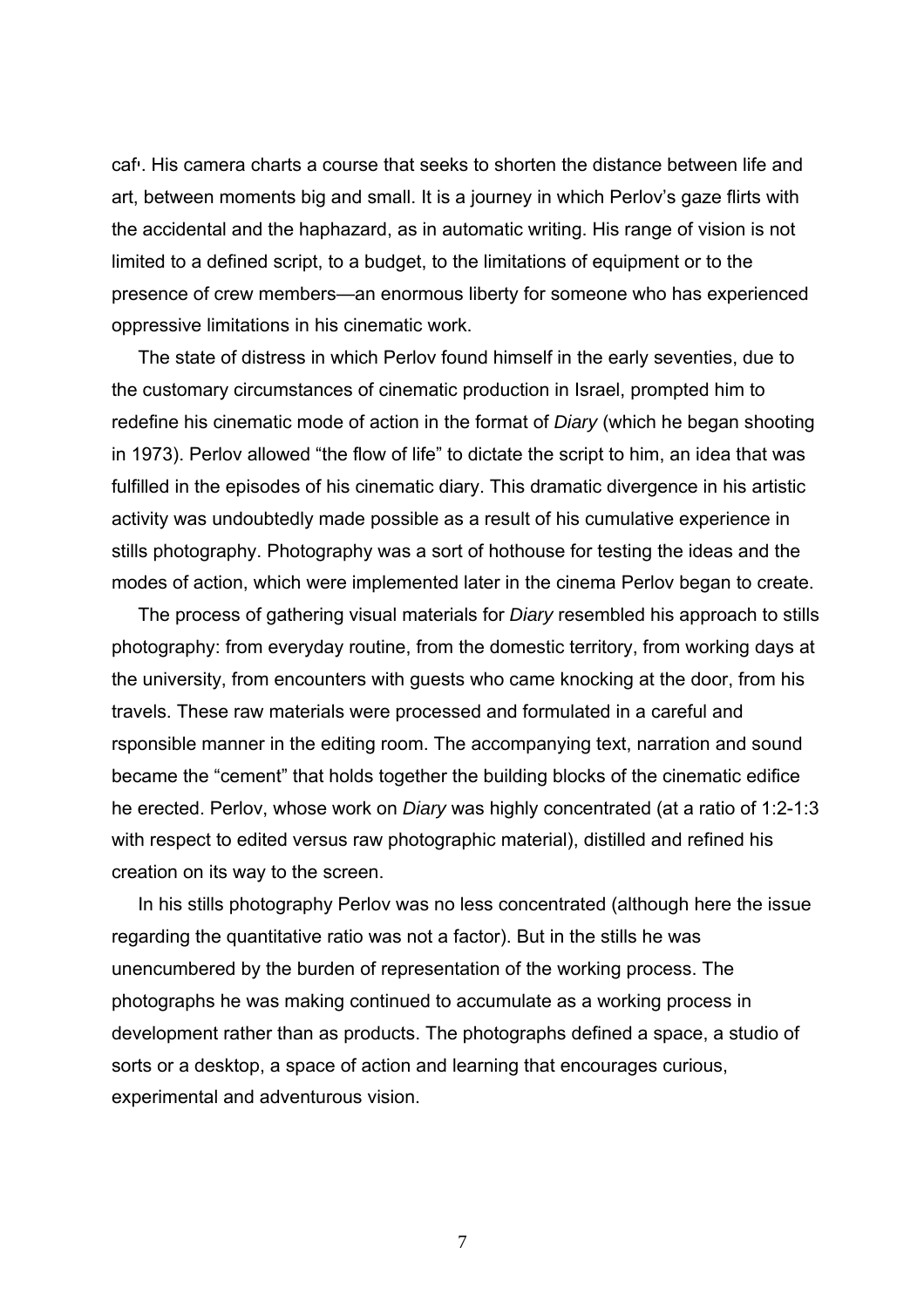The relations between the cinema and the photography that he created were sequential and complementary. The cinema was in the forefront, a display window whose exhibits were shapely and well-designed, while photography continued to be a sort of private backyard, in which things could stand in disorder, lacking finished form. On two occasions Perlov made movies that were based on archival stills photographs, which he edited cinematically: *In Thy Blood Live* (1962) and *Silver Tray* (1995). His most recent movie, *My Stills 1952/2002*, is a cinematic essay on Perlov's attitude toward stills photography. In the movie, in addition to his own photographs he also refers to certain select photographers and their photographs. In many senses, the movie is a continuation of *Diary* and *Updated Diary* in a new formal format. In relation to the diaries, this movie is freer in its structure, and it is consciously represented as a process in development rather than a finished product. Actually, this was the first time Perlov ever edited his stills photographs. Several hundred photographs were shot in video out of a vast body of color images, which he photographed in recent years. The photographs were edited on a computer screen in the editing room to the accompanying narration. The narration is similar in its approach to the narration of the diaries, but the rapid pace at which the photographs appear onscreen imposed a faster rate of narration on Perlov, creating a sense of glut and urgency.

For years Perlov has been taking pictures with an Olympus-Pen camera, which fits 72 photographs on a regular roll of film. From the negative produced by this camera, pairs of images separated by a black border can be enlarged and printed on single sheets of photographic paper. This allowed Perlov in a way to "practice" cinematic editing, the black border functioning like a "cut" between two cinematic sequences. "Sometimes the other side of the photograph is in association to its first side. Sometimes one moment on the photograph's left side is another moment on its right side, in an extension so to speak of time or space."vil

The stills chapter in Perlov's most recent movie is experienced as a swift and loaded "magic lantern" show. In the movie stills and cinema merge into a single experience, like the flashing appearance of a sight seen through rapidly blinking eyes.

This formal solution has perhaps been adopted to address Perlov's feelings in regard to the variable power of the photographic image in cinema and in stills. In his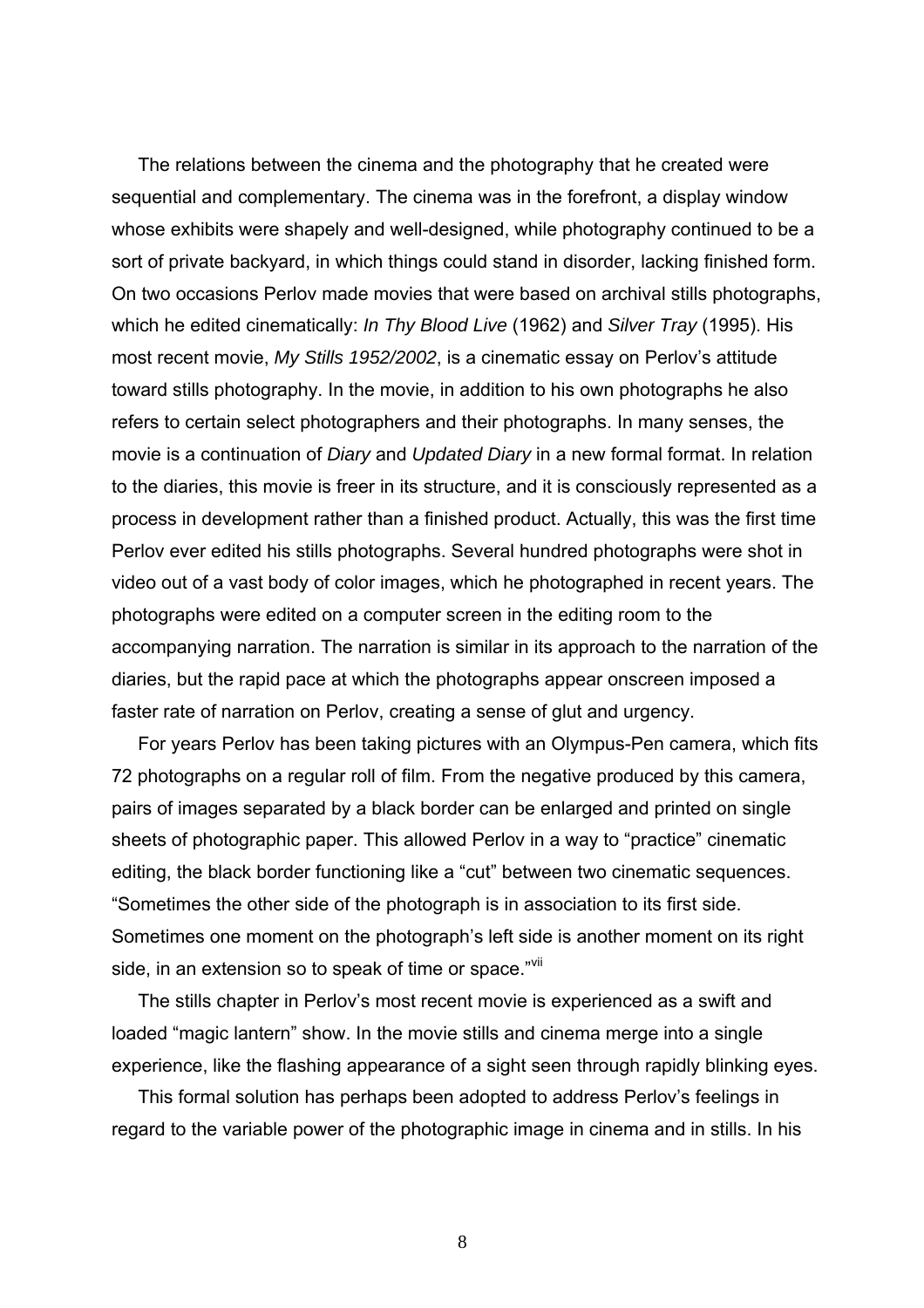view, "Cinematic moving pictures and photography on television have reached such a saturation point that they are devoid of any pictorial sanctity. Moving pictures have turned into something like the spoken language, without a beginning, continuation or end, a language in which beauty and vulgarity freely mix. The stills picture—which so excited Degas, Delacroix, and even the writer Emile Zola, who bound a collection of his photographs in an album entitled 'A True Story' (is this not fictional?)—has to my mind retained its purity, and it can be observed in tranquility. Cinematic photography has routed reality, it no longer hints, whispers or even resembles—it distorts!"Vill

# Between Photography and Family

In his most recent movie, Perlov refers, among others, to three photographers who were active in the family territory: the noted writer Emile Zola, who enthusiastically photographed the members of his household; Henry Lartigue, who began in his youth to photograph his family members in the opulent routine of their lives; and Henry Roth, set apart from the other two for having clandestinely documented the Holocaust of the Jews in the Lodz ghetto. He was able to do this due to the support of his wife, whose portraits as a young woman appear among his other tragic photographs.

The connection between the medium of photography and family life is driven by the basic and universal desire to tell the family story: the need to forge a link between the present and future and the past. The urge to preserve family memories fulfills itself in photography, because of photography's unique ability to provide us with a relic and reflection of something that was taken directly from reality.

The aesthetic of the family photo-album has stimulated photographers to investigate the familiar and the banal and to use real snapshots and an impromptu style in their personal work. American photographers—such as Robert Frank, Emmet Gowin, Daniel Seymour, Wendy MacNeil and others—produced work of this kind in the U.S.A. in the late sixties and early seventies of the previous century. They employed photographs and texts from personal and autobiographical experiences, using contact sheets, newspaper clippings, documents and texts in their own handwriting. All these materials gave the feeling of a spontaneous and immediate personal involvement. The photographers Arthur Freed and Phil Perkis, inspired by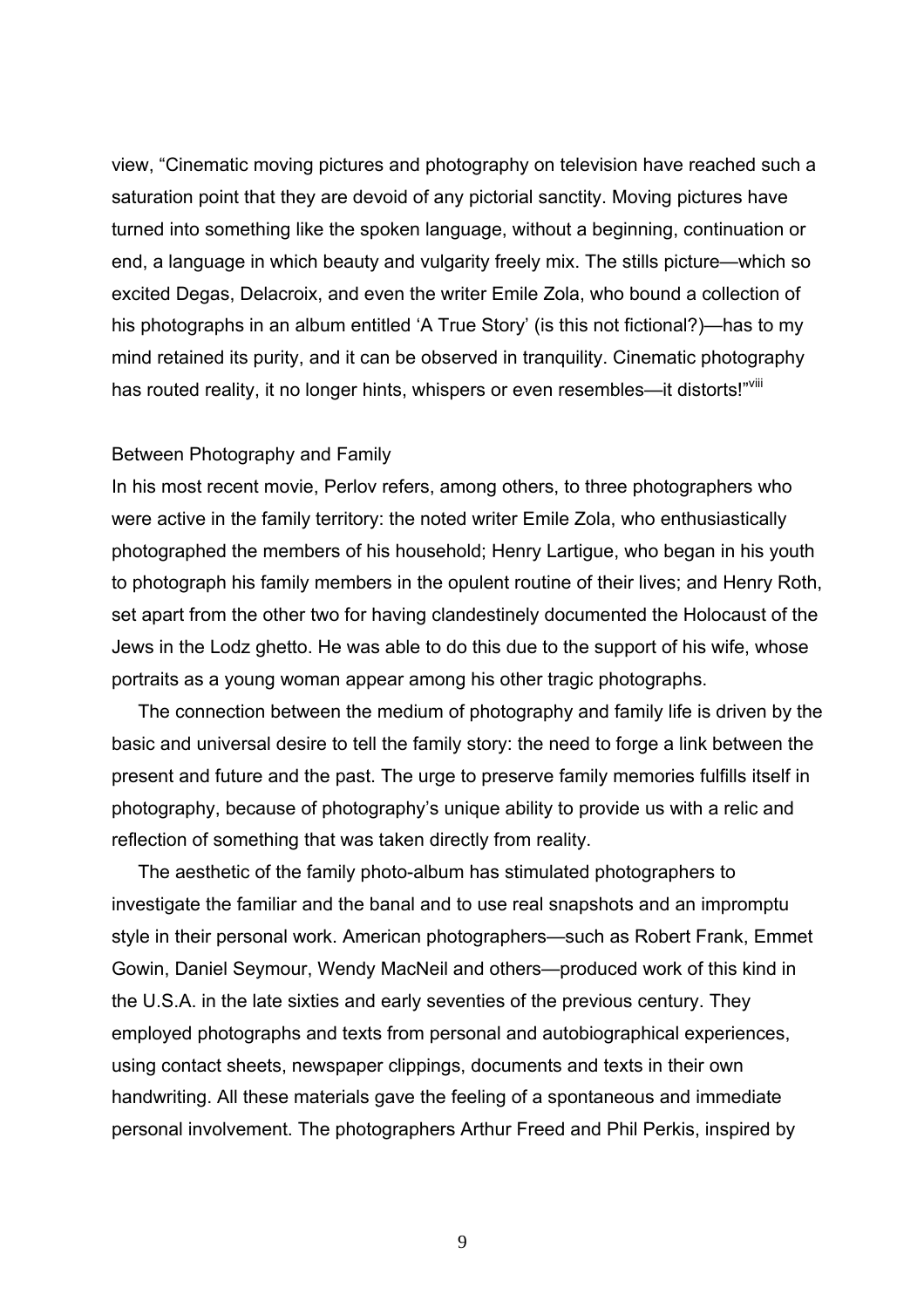the work of eminent photographer Minor White, took a different stylistic path—an aesthetic of direct photography.Under the heading of personal documentation, they engaged intensivly in photography in the course of their everyday lives, in which their family members appeared as an integral part of the photographic experience. In Israel, echoes of this kind of photography resounded a while later. Artists who took pictures in the family domain include Avi Ganor, Yair Garbuz, Boaz Tal, Yanni Haaksman-Klasmer, Oded Yedaya, Michael Rorberger, Simcha Shirman and Igal Shemtov. In their work they focus on snapshots, on symbols of cultural status, on the human drama, and on the representations of the family in the history of art. This creative enterprise is motivated by, among other things, a desire to avoid the exhausting labor of dealing directly with Israeli reality, with its weighty historical and ideological burden. These artists are seeking to isolate the personal, private and everyday from the collective and the dramatic. They have also given voice to the experiences of the second generation—the sons and daughters of Holocaust survivors.

Perlov himself has never been involved with the routine activities of the community of photographers in Israel. Just the same, his own work parallels theirs and is close to it in content and form.

## Between Life and Art

There is not much distance between Perlov's life and his artistic work. His work sketches a significant portion, but not the entirety, of the course of his life. His diaries, photography and drawings contain autobiographical elements, which are included only if they have passed the test of his artistic processing. "I do not know what is personal [and] private [in regard to his movies; S.G.], I do not know how to explain it. It is understood that a diary is in the first-person, I am not a ship's captain keeping a journal, nor am I a military commander filling in the camp ledger. To me every movie is personal, but it needs to be a movie! The autobiography or autobiographical details are of no interest to me! Not that they aren't ineteresting, for it is mainly when there are painful things… What I'm saying is, it is not an artistic ideal! It is not a privilege! To be a negro slave in the United States, or slaves in Egypt or the victim of folly—this is